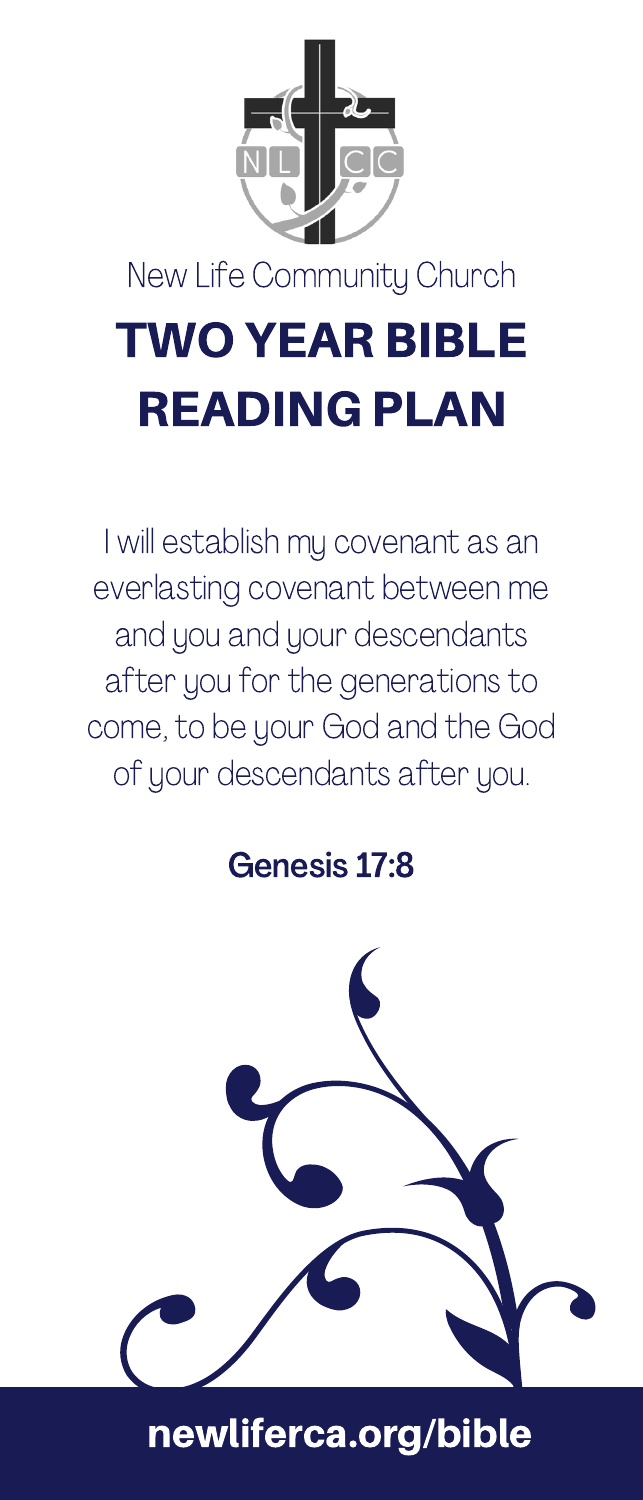|                         | January                       | Fe                      |
|-------------------------|-------------------------------|-------------------------|
|                         | Gen 1-2; Ps 1                 | $\blacksquare$          |
|                         | Gen 3-4; Ps 2                 | $\overline{c}$          |
|                         | Gen 5-6:8; Ps 3               | 【3                      |
|                         | Gen 6:9-9; Ps 4               | $\overline{4}$          |
| $\overline{\mathbf{6}}$ | Gen 10-11:9; Ps 5             | (5                      |
|                         | G Gen 11:10-26; Ps 6          | 6 <sup>1</sup>          |
|                         | Gen 11:27-12; Ps 7            | 7                       |
|                         | Gen 13-14; Ps 8               | $\overline{\mathbf{8}}$ |
|                         | Gen 15-16; Ps 9               | <b>9</b>                |
|                         | <b>10</b> Gen 17; Ps 10       | $\overline{10}$         |
|                         | Gen 18:1-15; Ps 11            | Œ                       |
|                         | Gen 18:16-19; Ps 12           | Œ                       |
|                         | <b>68</b> Gen 20-21; Ps 13    | Œ                       |
|                         | Gen 22-23; Ps 14              | Œ                       |
|                         | <b>63</b> Gen 24-25:11; Ps 15 | Œ                       |
|                         | Gen 25:12-18; Ps 16           | $\sqrt{16}$             |
|                         | Gen 25:19-26; Ps 17           | Œ                       |
|                         | <b>13</b> Gen 27-28; Ps 18    | Œ                       |
|                         | <b>B</b> Gen 29-31; Ps 19     | Œ                       |
|                         | 20 Gen 32-33; Ps 20           | 20                      |
|                         | <b>20</b> Gen 34-35; Ps 21    | ⅇ                       |
|                         | <b>22</b> Gen 36-37:1; Ps 22  | Œ                       |
|                         | <b>28</b> Gen 37:2-38; Ps 23  | Œ                       |
|                         | 24 Gen 39-40; Ps 24           | 24                      |
|                         | <b>25</b> Gen 41-42; Ps 25    | Æ                       |
|                         | 26 Gen 43-44; Ps 26           | 26                      |
|                         | <b>20</b> Gen 45-46; Ps 27    | Ø                       |
|                         | 28 Gen 47-48; Ps 28           | 28                      |
|                         | 29 Gen 49-50; Ps 29           |                         |
|                         | <b>60</b> Catch-up; Ps 30     |                         |
|                         | Catch-up; Ps 31               |                         |

| <u>February</u> |                           |  |  |  |
|-----------------|---------------------------|--|--|--|
|                 | $Ex 1-2; Ps 32$           |  |  |  |
|                 | <b>2</b> Ex 3-4; Ps 33    |  |  |  |
|                 | 8 Ex 5-6:27; Ps 34        |  |  |  |
| 4               | Ex 6:28-9; Ps 35          |  |  |  |
| 6               | Ex 10-11; Ps 36           |  |  |  |
| 6               | Ex 12:1-30; Ps 37         |  |  |  |
| 7               | Ex 12:31-14; Ps 38        |  |  |  |
|                 | <b>8</b> Ex 15; Ps 39     |  |  |  |
|                 | Ex 16-17:7; Ps 40         |  |  |  |
|                 | Ex 17:8-18; Ps 41         |  |  |  |
|                 | $\bullet$ Ex 19-20; Ps 42 |  |  |  |
| മ               | Ex 21-23; Ps 43           |  |  |  |
| 43              | Ex 24:1-11; Ps 44         |  |  |  |
| M               | Ex 24:12-25; Ps 45        |  |  |  |
| 45              | Ex 26-27; Ps 46           |  |  |  |
| 46              | Ex 28-29; Ps 47           |  |  |  |
| ⋒               | Ex 30-31; Ps 48           |  |  |  |
| <b>18</b>       | Ex 32-33; Ps 49           |  |  |  |
| മ               | Ex 34; Ps 50              |  |  |  |
| తి              | Ex 35-36; Ps 51           |  |  |  |
| മ               | Ex 37-38; Ps 52           |  |  |  |
| മ               | Ex 39; Ps 53              |  |  |  |
| తి              | Ex 40; Ps 54              |  |  |  |
| മ               | Catch-up; Ps 55           |  |  |  |
| க               | Catch-up; Ps 56           |  |  |  |
| മ               | Lev 1-2; Ps 57            |  |  |  |
| Ø               | Lev 3; Ps 58              |  |  |  |
| മ               | Lev 4-5:13; Ps 59         |  |  |  |
|                 |                           |  |  |  |

| March               |                            |
|---------------------|----------------------------|
|                     | Lev 5:14-6; Ps 60          |
|                     | $2$ Lev 7; Ps 61           |
|                     | <b>8</b> Lev 8-9; Ps 62    |
|                     | <b>4</b> Lev $10; Ps 63$   |
|                     | Lev 11-12; Ps 64           |
| (6)                 | Lev 13-14; Ps 65           |
|                     | Lev 15-16; Ps $66$         |
| $\overline{\bf{8}}$ | Lev 17-18; Ps 67           |
| ◙                   | Lev 19-20; Ps 68           |
|                     | <b>10</b> Lev 21-22; Ps 69 |
|                     | Lev 23-24:9: Ps 70         |
|                     | Lev 24:10-25; Ps 71        |
|                     | <b>B</b> Lev 26; Ps 72     |
|                     | Lev 27; Ps 73              |
|                     | Catch-up; Ps 74            |
|                     | Catch-up: Ps 75            |
|                     | Num 1-2; Ps 76             |
|                     | <b>13</b> Num 3-4; Ps 77   |
|                     | <b>19</b> Num 5-6; Ps 78   |
| ை                   | Num 7; Ps 79               |
| മ                   | Num 8-9:14; Ps 80          |
|                     | Num 9:15-10; Ps 81         |
| അ                   | Num 11-12; Ps 82           |
| 24)                 | Num 13-14; Ps 83           |
| ை                   | Num 15; Ps 84              |
| മ                   | Num 16-17; Ps 85           |
|                     | 20 Num 18-19; Ps 86        |
| മ                   | Num 20-21; Ps 87           |
|                     | 29 Num 22-24; Ps 88        |
| ை                   | Num 25; Ps 89              |
| ௵                   | Num 26-27; Ps 90           |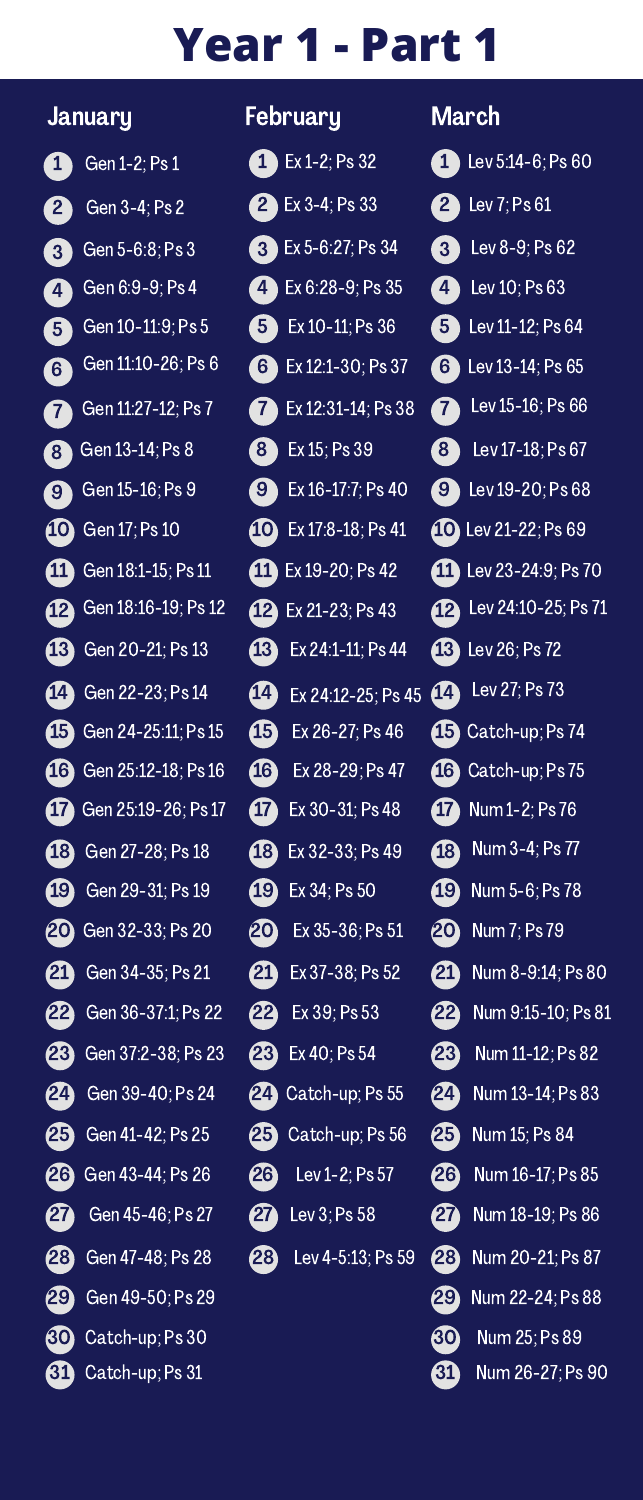

## TWO YEAR BIBLE READING PLAN

These commandments that I give you today are to be on your hearts. Impress them on your children. Talk about them when you sit at home and when you walk along the road, when you lie down and when you get up.

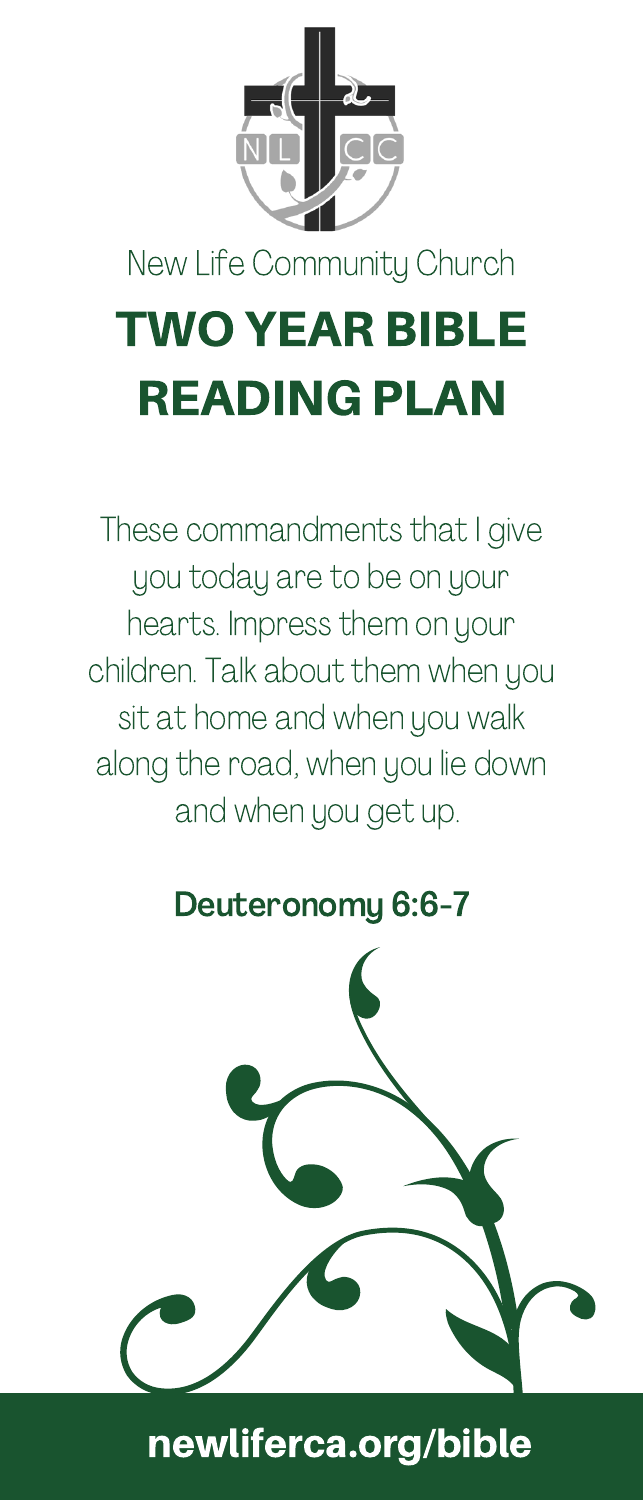| April             |                                 | May         |                                 | June            |                                  |
|-------------------|---------------------------------|-------------|---------------------------------|-----------------|----------------------------------|
| $\mathbf{1}$      | Num 28-29; Ps 91                |             | <b>1</b> Josh 2; Ps $121$       | A               | Ruth 3; Pr 1:8-33                |
| $\mathbf{2}$      | Num 30-31; Ps 92                | 2           | Josh 3-5:12; Ps 122 2           |                 | <b>Ruth 4: Pr 2</b>              |
| 3)                | Num 32-33 : Ps 93               | 3           | Josh 5:13-7: Ps 123             | 3               | Catch-up; Pr 3                   |
| $4^{\circ}$       | Num 34-35; Ps 94                | $4^{\circ}$ | Josh 8: Ps 124                  | 4               | Catch-up; Pr 4                   |
| $5^{\circ}$       | Num 36; Ps 95                   | $5^{\circ}$ | Josh 9-10; Ps 125               | 5 <sup>1</sup>  | 1Sam 1-2:11; Pr 5-6:19           |
| $\left( 6\right)$ | Catch-up; Ps 96                 | 61          | Josh 11-12; Ps 126              | 6)              | 1S 2:12-4:1; Pr 6:20-35          |
| 7                 | Catch-up: Ps 97                 | 7           | Josh 13; Ps 127                 | 7)              | 1Sam 4:2-5:12; Pr 7              |
| $\mathbf{S}$      | Deut 1; Ps 98                   | $8^{\circ}$ | Josh 14-15; Ps 128              | 8 <sup>1</sup>  | 1Sam 6-7; Pr 8                   |
| <b>G</b>          | Deut 2-3; Ps 99                 | <b>G</b>    | Josh 16-17; Ps 129              | $9^{\circ}$     | 1Sam 8-9; Pr 9                   |
| $\boldsymbol{10}$ | Deut 4:1-43; Ps 100             |             | <b>10</b> Josh 18-19; Ps 130    | 40              | 1Sam 10-12; Pr 10                |
| ⋒                 | Deut 4:44-5; Ps 101             |             | $\mathbf{m}$ Josh 20-21; Ps 131 | 凸               | 1Sam 13-14:48; Pr 11             |
| 42                | Deut 6-7; Ps 102                |             | 12 Josh 22-23; Ps 132           | $\overline{12}$ | 1Sam 14:49-15; Pr 12             |
| $\overline{13}$   | Deut 8-9; Ps 103                | 43          | Josh 24; Ps 133                 | 43              | 1Sam 16-17: Pr 13                |
| 14                | Deut 10-11: Ps 104              | 14          | Catch-up; Ps 134                | 44              | 1Sam 18-19; Pr 14                |
| 45                | Deut 12-14:2: Ps 105            |             | $\Box$ Catch-up; Ps 135         |                 | <b>45</b> 1Sam 20-21: Pr 15:1-29 |
| 46                | 14:3-16:17; Ps 106              |             | $16$ Jdg 1-2:5; Ps 136          |                 | <b>16</b> 1S 22-23: Pr 15:30-33  |
| 67                | Deut 16:18-18; Ps 107 <b>47</b> |             | Jdg 2:6-3:6; Ps 137             | 47              | 1Sam 24-25; Pr 16                |
| $\overline{a}$    | Deut 19-20; Ps 108              | 13          | Jdg 3:7-5; Ps 138               | 48              | 1Sam 26-27; Pr 17                |
| $\overline{19}$   | Deut 21-22; Ps 109              | ര           | Jdg 6-7; Ps 139                 | 49              | 1Sam 28-29; Pr 18                |
| 20                | Deut 23; Ps 110                 | 20          | Jdg 8; Ps 140                   | 20              | 1Sam 30-31; Pr 19                |
| മ                 | Deut 24-25; Ps 111              | 21          | Jdg 9-10:5; Ps 141              | 21              | Catch-up; Pr 20                  |
| മ                 | Deut 26; Ps 112                 |             | 22 Jdg 10:6-12; Ps 142 22       |                 | Catch-up; Pr 21                  |
| മ                 | Deut 27-28; Ps 113              |             | 23 Jdg 13-14; Ps 143            | ജ               | 2Sam 1-2; Pr 22:1-16             |
| 24                | Deut 29-30; Ps 114              | 24          | Jdg 15-16; Ps 144               | 24              | 2Sam 3-4; Pr 22:17-29            |
| 25                | Deut 31:1-29; Ps 115            | 25)         | Jda 17-18; Ps 145               | മ               | 2Sam 5-7; Pr 23                  |
| 26                | Deut 31:30-33; Ps 116 26        |             | Jdg 19: Ps 146                  | 26              | 2Sam 8-9: Pr 24:1-22             |
| 27                | Deut 34; Ps 117                 | 27          | Jdg 20-21; Ps 147               | 27              | 2S 10-11; Pr 24:23-34            |
| 28                | Catch-up; Ps 118                | 28          | Catch-up; Ps 148                | 28              | 2Sam 12: Pr 25                   |
| 29                | Catch-up; Ps 119                | 29          | Catch-up; Ps 149                | 29              | 2Sam 13-14; Pr 26                |
| $\bf{30}$         | Josh 1; Ps 120                  | 30          | Ruth 1: Ps 150                  | 30              | 2Sam 15-16; Pr 27                |
|                   |                                 | 31          | Ruth 2; Prv 1:1-7               |                 |                                  |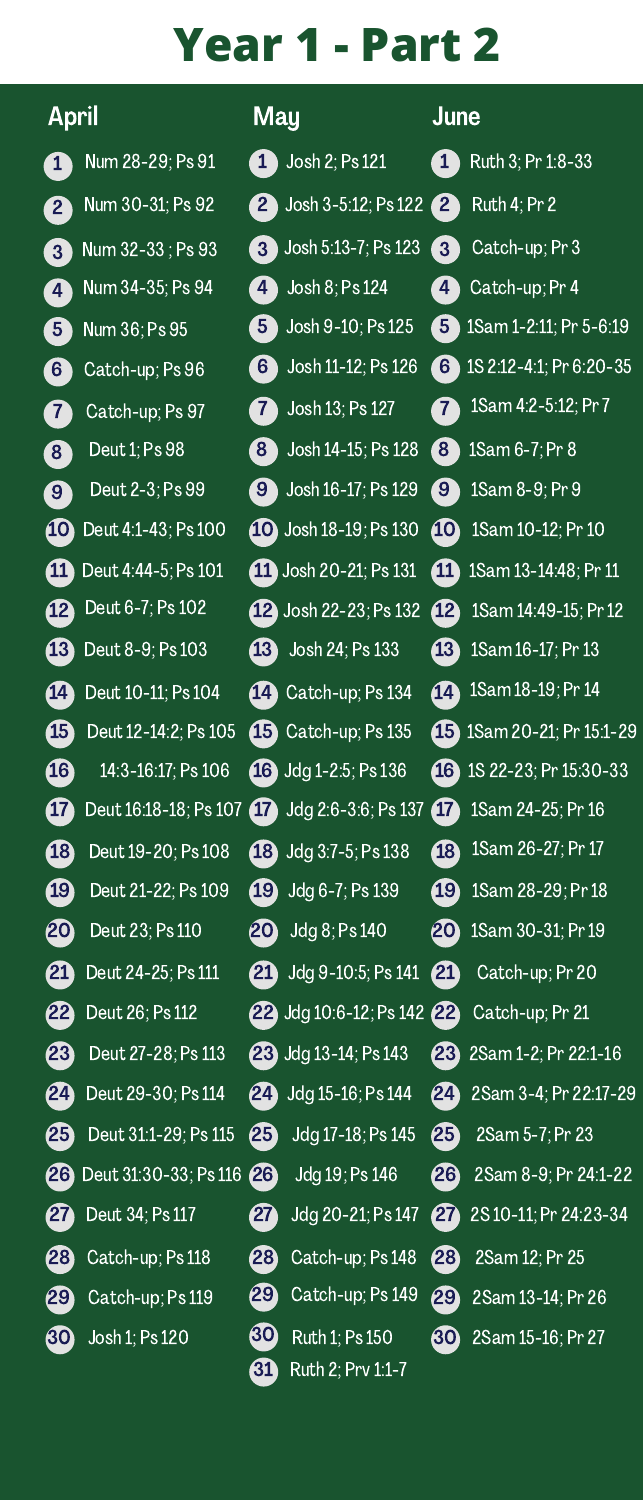

# TWO YEAR BIBLE READING PLAN

And observe what the LORD your God requires: Walk in obedience to him, and keep his decrees and commands, his laws and regulations, as written in the Law of Moses. Do this so that you may prosper in all you do and wherever you go.

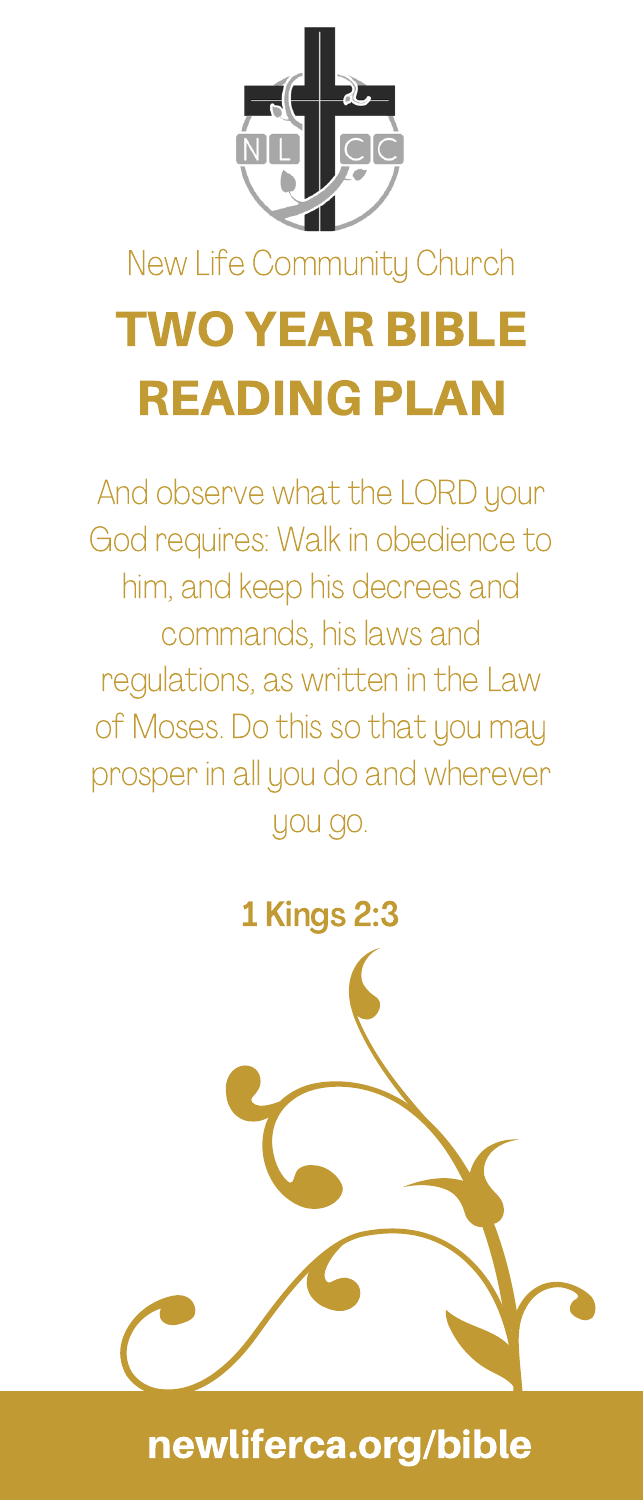| July                                | August                                          | September            |  |
|-------------------------------------|-------------------------------------------------|----------------------|--|
| 2Sam 17-18; Pr 28<br>$\bf{1}$       | 2Kgs 17; Ps 27                                  | 2Chr 8; Ps 58        |  |
| 2Sam 19-20; Pr 29<br>$\overline{2}$ | 2 2Kgs 18; Ps 28                                | (2)<br>2Chr 9; Ps 59 |  |
| 2Sam 21; Pr 30                      | 2Kgs 19-20; Ps 29                               | 2Chr 10-12; Ps 60    |  |
| $\sqrt{3}$                          | $\left(3\right)$                                | $\left(3\right)$     |  |
| 2S 22-23:7; Pr 31:1-9               | 2Kgs 21: Ps 30                                  | $\overline{4}$       |  |
| $\left( 4 \right)$                  | (4)                                             | 2Chr 13: Ps 61       |  |
| $\overline{5}$                      | 2S 23:8-39; Pr 31:10-31 5 2Kg 22-23:35; Ps 31 5 | 2Chr 14-16; Ps 62    |  |
| 6)<br>2Sam 24; Ps 1                 | 6 $2$ Kg 23:36-25; Ps 32 6                      | 2Chr 17-18; Ps 63    |  |
| $\overline{7}$                      | (7)                                             | $\mathbf{7}$         |  |
| Catch-up; Ps 2                      | Catch-up; Ps 33                                 | 2Chr 19-20; Ps 64    |  |
| 8 <sup>1</sup>                      | $\left( 8\right)$                               | 2Chr 21-22; Ps 65    |  |
| Catch-up; Ps 3                      | Catch-up; Ps 34                                 | 8)                   |  |
| 9                                   | $\left(9\right)$                                | 2Chr 23-24; Ps 66    |  |
| 1Kgs 1-2; Ps 4                      | 1Chr 1-2; Ps 35                                 | $\left( 9\right)$    |  |
| 10 <sub>1</sub>                     | 10                                              | 10                   |  |
| 1Kgs 3-4; Ps 5                      | 1Chr 3-4; Ps 36                                 | 2Chr 25-26; Ps 67    |  |
| (11)                                | (11)                                            | 41                   |  |
| 1Kgs 5-6; Ps 6                      | 1Chr 5-6; Ps 37                                 | 2Chr 27-28; Ps 68    |  |
| (12)                                | (12)                                            | (12)                 |  |
| 1Kgs 7: Ps 7                        | 1Chr 7-8: Ps 38                                 | 2Chr 29-30; Ps 69    |  |
| (13)                                | 13                                              | (13)                 |  |
| 1Kgs 8-9; Ps 8                      | 1Chr 9; Ps 39                                   | 2Chr 31-32; Ps 70    |  |
| 14                                  | 14                                              | 2Chr 33-34; Ps 71    |  |
| 1Kgs 10-11; Ps 9                    | 1Chr 10: Ps 40                                  | 14                   |  |
| (15)                                | 1Chr 11-12; Ps 41                               | 2Chr 35-36: Ps 72    |  |
| 1Kgs 12-13; Ps 10                   | (15)                                            | 15 <sub>1</sub>      |  |
| 16                                  | <b>16</b>                                       | <b>16</b>            |  |
| 1Kgs 14; Ps 11                      | 1Chr 13-14; Ps 42                               | Catch-up: Ps 73      |  |
| (17)                                | $\overline{17}$                                 | (17)                 |  |
| 1Kgs 15-16:20; Ps 12                | 1Chr 15-16; Ps 43                               | Catch-up; Ps 74      |  |
| <b>18</b>                           | <b>18</b>                                       | <b>18</b>            |  |
| 1Kgs 16:21-17; Ps 13                | 1Chr 17: Ps 44                                  | Ezra 1-2; Ps 75      |  |
| (19)                                | (19)                                            | (19)                 |  |
| 1Kgs 18-19; Ps 14                   | 1Chr 18-19; Ps 45                               | Ezra 3-4; Ps 76      |  |
| 20<br>1Kgs 20-21; Ps 15             | 20<br>1Chr 20-22:1; Ps 46 20                    | Ezra 5-6; Ps 77      |  |
| (21)<br>1Kgs 22; Ps 16              | (21)<br>1Chr 22:2-19: Ps 47 21                  | Ezra 7-8: Ps 78      |  |
| 22<br>Catch-up; Ps 17               | $ 22\rangle$<br>1Chr 23-24; Ps 48 22            | Ezra 9-10: Ps 79     |  |
| 23                                  | 23                                              | (23)                 |  |
| Catch-up; Ps 18                     | 1Chr 25-26; Ps 49                               | Catch-up; Ps 80      |  |
| 24                                  | 24                                              | 24                   |  |
| 2Kgs 1-2; Ps 19                     | 1Chr 27-28; Ps 50                               | Catch-up; Ps 81      |  |
| 25 <sub>1</sub>                     | (25)                                            | (25)                 |  |
| 2Kgs 3-4: Ps 20                     | 1Chr 29: Ps 51                                  | Neh 1-2: Ps 82       |  |
| 26                                  | 26                                              | 26                   |  |
| 2Kgs 5-6; Ps 21                     | Catch-up; Ps 52                                 | Neh 3-4; Ps 83       |  |
| (27)                                | (27)                                            | $\overline{27}$      |  |
| 2Kgs 7-8; Ps 22                     | Catch-up; Ps 53                                 | Neh 5-6: Ps 84       |  |
| 28                                  | 28                                              | (28)                 |  |
| 2Kgs 9-10; Ps 23                    | 2Chr 1-2; Ps 54                                 | Neh 7; Ps 85         |  |
| 29                                  | 29                                              | 29                   |  |
| 2Kgs 11-12; Ps 24                   | 2Chr 3-5:1; Ps 55                               | Neh 8; Ps 86         |  |
| 30                                  | 30                                              | 30                   |  |
| 2Kgs 13-14; Ps 25                   | 2Chr 5:2-6; Ps 56                               | Neh 9: Ps 87         |  |
| 2Kgs 15-16; Ps 26<br>31             | $\left  \frac{31}{2} \right $<br>2Chr 7; Ps 57  |                      |  |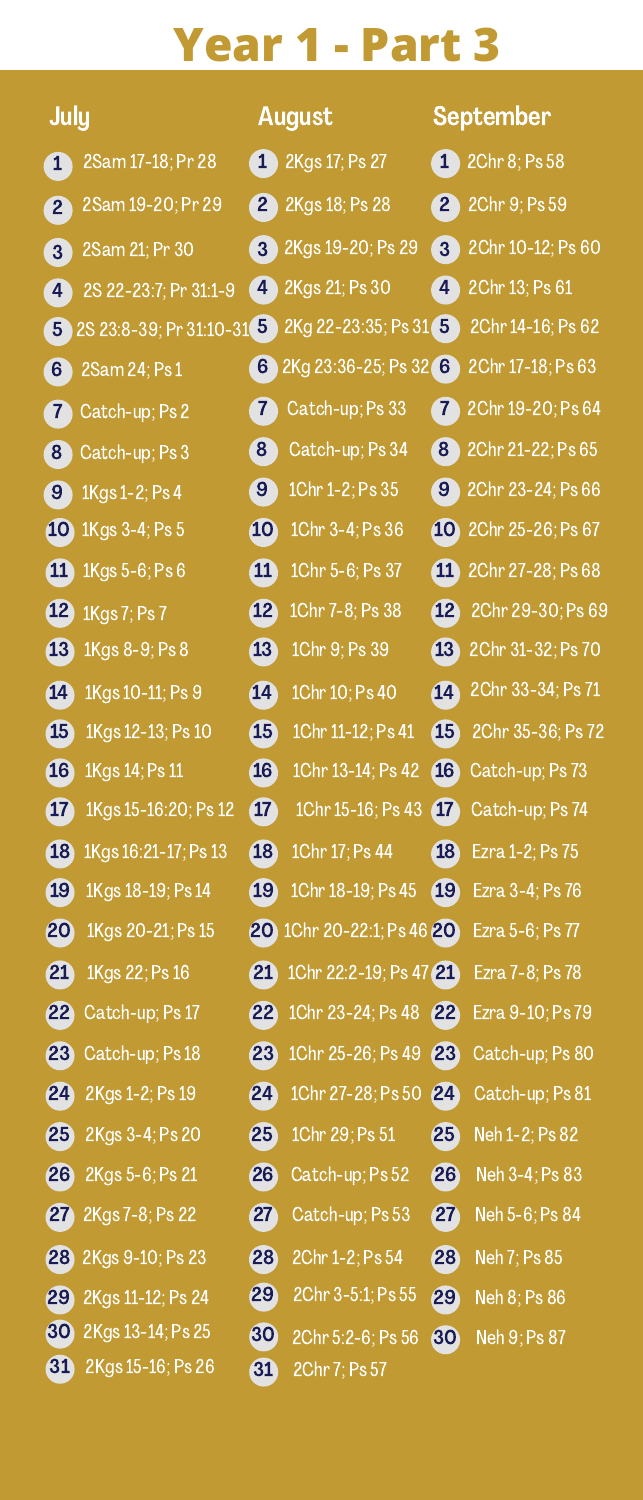

## TWO YEAR BIBLE READING PLAN

Listen to me, you who pursue righteousness and who seek the LORD: Look to the rock from which you were cut and to the quarry from which you were hewn;

#### Isaiah 51:1